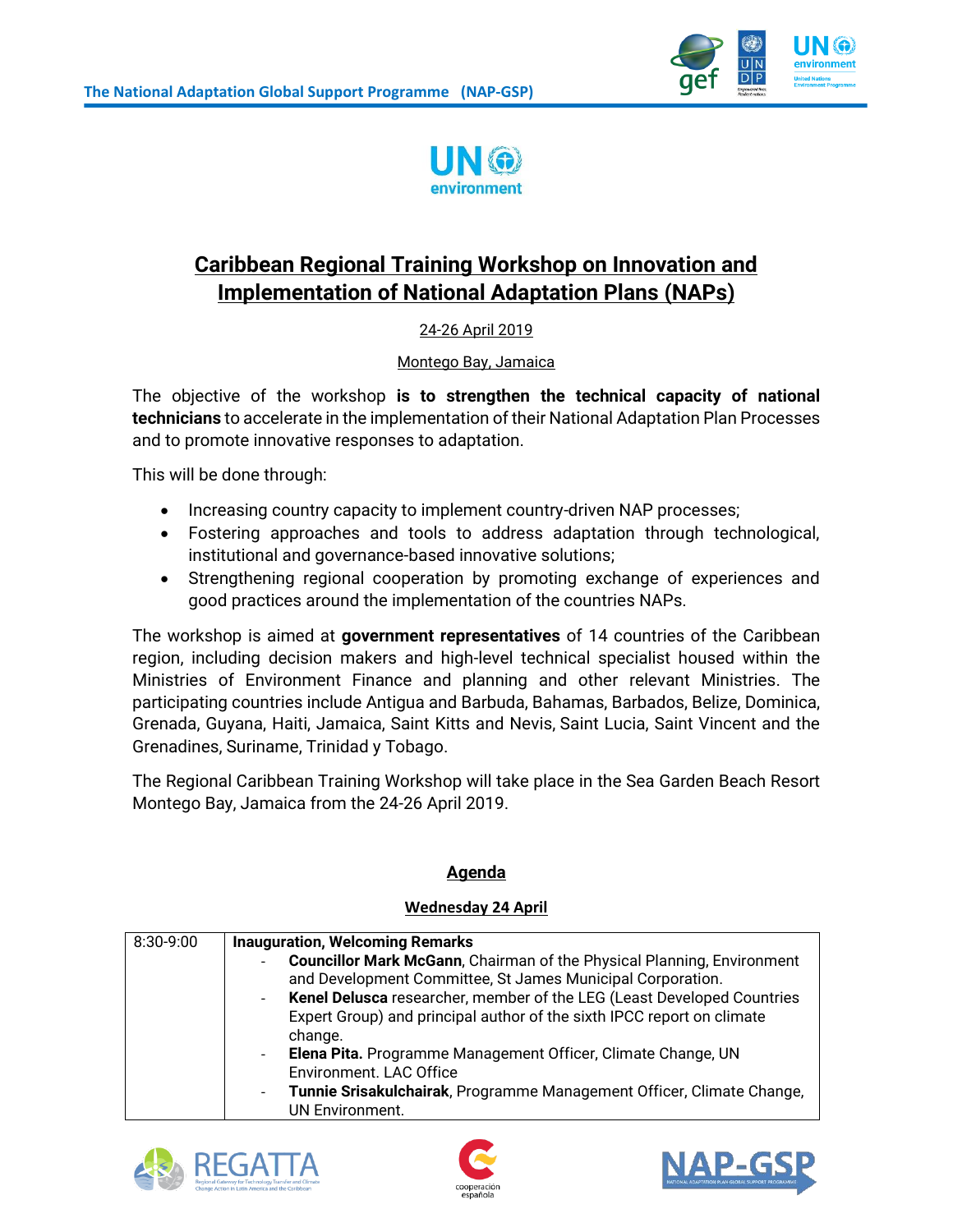## **The National Adaptation Global Support Programme (NAP-GSP)**



| 9:00-9:40   | <b>Introduction</b>                                                                |
|-------------|------------------------------------------------------------------------------------|
|             | The NAP Global Support Programme                                                   |
|             | Tunnie Srisakulchairak, Programme Management Officer, Climate Change, UN           |
|             | Environment                                                                        |
|             | Workshop methodology and participants introduction                                 |
|             | Donovan Campbell, facilitator                                                      |
|             | Session 1: Climate scenarios, science and translation to the local context.        |
| 9:40-9:45   | Moderator/Brief introduction to the session: Donovan Campbell                      |
| 9:45-10:10  | Using climate scenarios for adaptation planning: status of downscaling efforts in  |
|             | the Caribbean.                                                                     |
|             | Jayaka Campbell, Climate Studies Group, University of West Indies.                 |
| 10:10-11:10 | <b>Interviewing Panel</b>                                                          |
|             | Q&A/discussion                                                                     |
| 11:10-11:30 | Coffee break                                                                       |
|             | Session 2: Risk and vulnerability assessments and risk management                  |
| 11.30:11:40 | Moderator/Brief introduction to the session: Use of climate risk and vulnerability |
|             | assessments- Donovan Campbell.                                                     |
| 11.40-12:00 | Risk transfer possibilities for climate related disaster CRAIC                     |
|             | Daniel McGree, Climate Risk Adaptation and Insurance in the Caribbean              |
| 12:00-12:45 | <b>Interviewing Panel</b>                                                          |
|             | Q&A/discussion                                                                     |
| 12:45-1:45  | Lunch                                                                              |
|             | <b>Session 3: Urban Eba</b>                                                        |
| $1:45-1:50$ | Moderator/Brief introduction to the session- Marta Moneo, UN Environment.          |
| 1:50-2:35   | <b>Urban EbA</b>                                                                   |
|             | Ms. Le-Anne Roper, Climate Change Division<br>$\bullet$                            |
|             | Mr. Luke Buchanan, GIS Expert from Mona Informatix Limited<br>$\bullet$            |
|             | Dr. Ronald Blake, CEO, Jamaica 4H<br>$\bullet$                                     |
| 2-35-3:30   | 0&A/discussion.<br>$\bullet$                                                       |
|             | Working session (Marta Moneo)                                                      |
| $3:30-4:00$ | Coffee break                                                                       |
| 4:00-4:45   | Bilateral meetingd (Speed dates) - Sebastian Rodríguez                             |
| 4:45-5:00   | Closing                                                                            |
| 7:00-8:30   | <b>Opening Cocktail</b>                                                            |